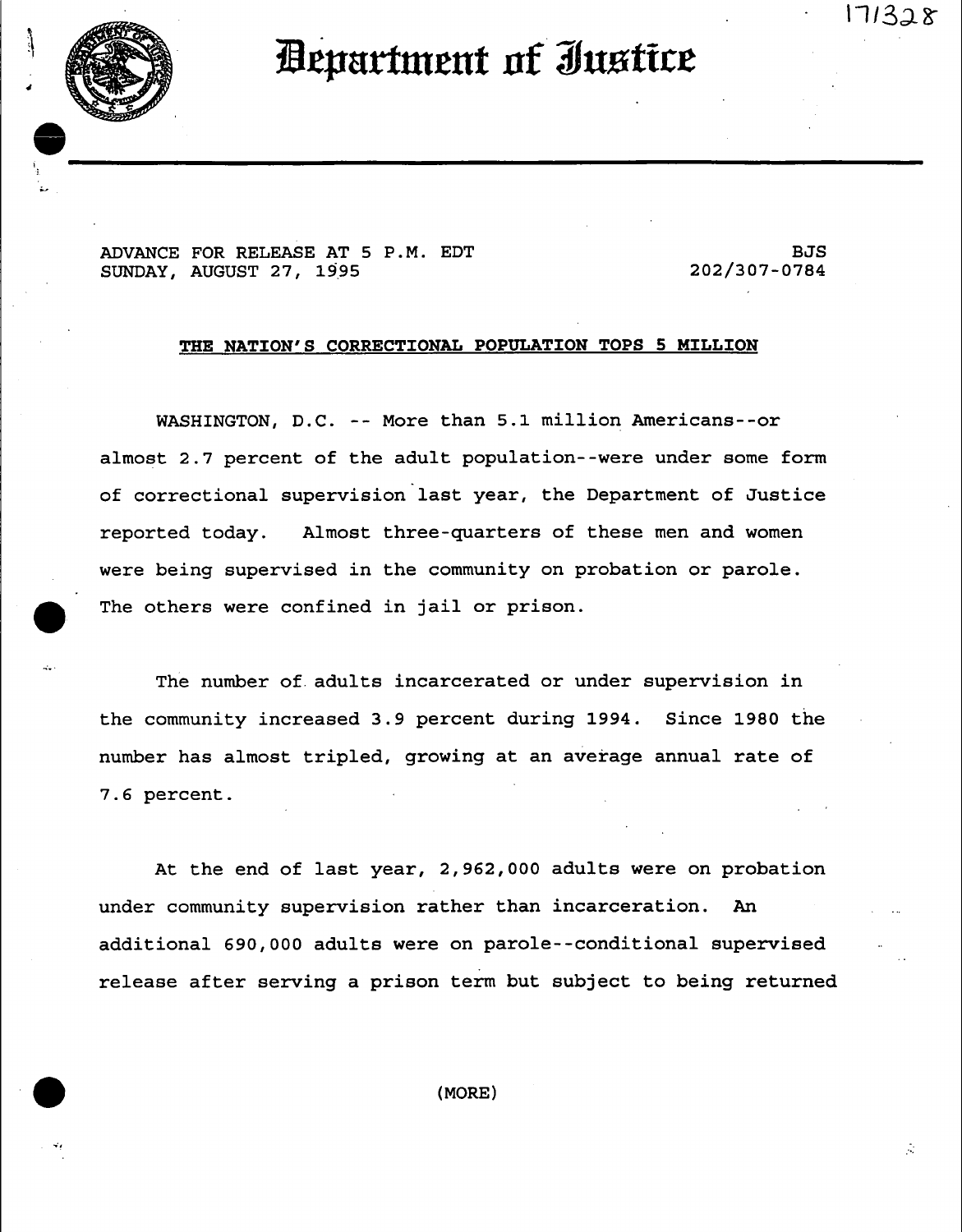to incarceration for rule violations or other offenses. Threequarters of probationers and parolees were required to maintain regular contact with a supervising agency. The other offenders were not required to have regular contact (9 percent) or had failed to report and could not be located (9 percent).

Texas had the largest number of adults on probation and parole with more than 503,000 under such supervision, followed by California with 370,000. At the end of 1994, more than 3.8 percent of all adults in Texas were on probation or parole.

Thirteen states reported that fewer than 1 percent of their adult populations were on probation or parole. North Dakota had the lowest probation and parole supervision rate (450 offenders per i00,000 adults), followed by West Virginia (517), Mississippi (552) and Kentucky (553).

Overall, the state and federal probation and parole populations rose by 2.0 percent during 1994. Six states reported increases of at least I0 percent in their probation populations, and 11 reported similar increases in their parole populations. Alabama, with a 14.5 percent rise in their probation population,

**- 2 -** 

**(MORE)**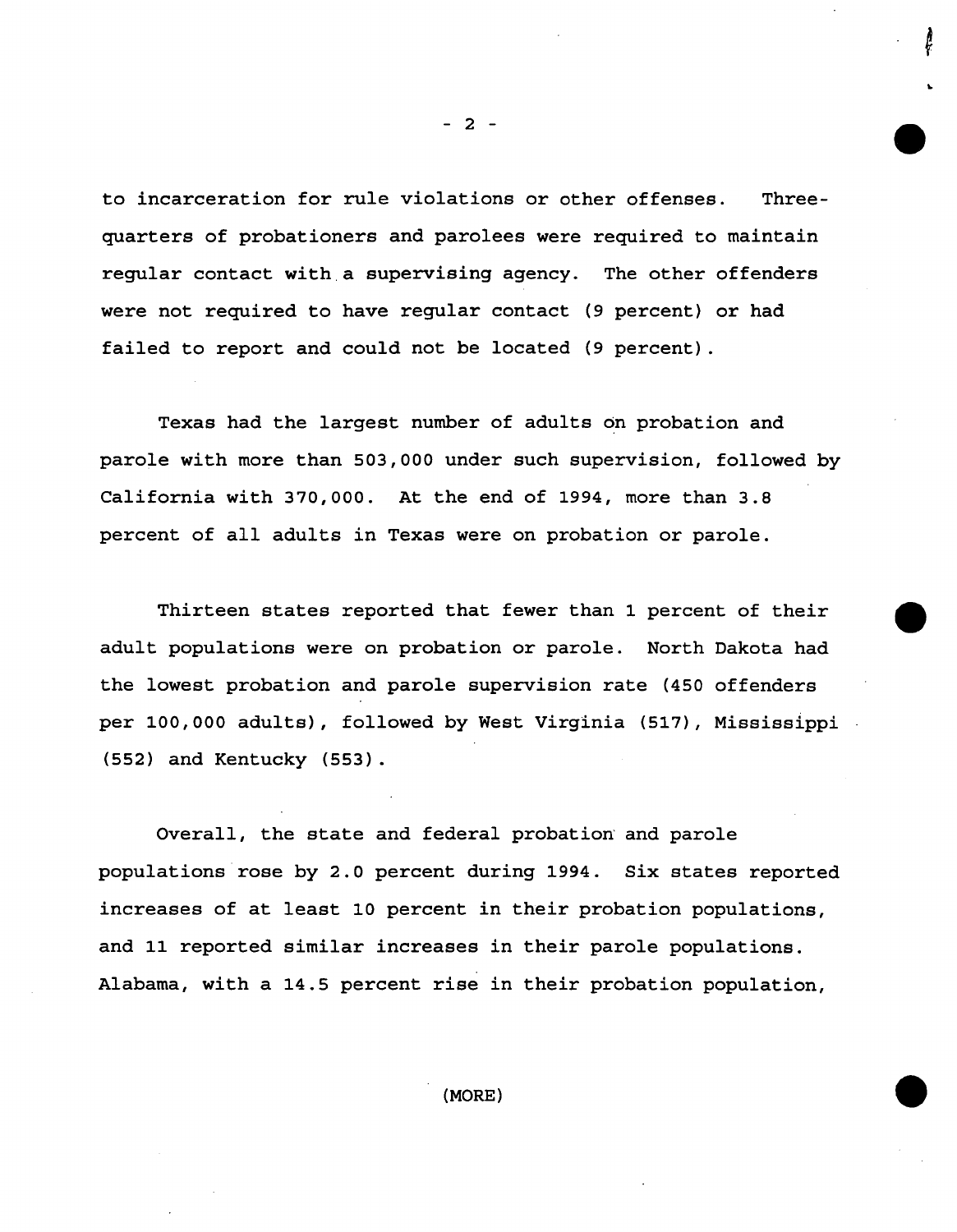and Iowa, with a 27.1 percent rise in the parole population, led the nation.

Twelve states and the Federal probation system reported a decrease in the number of adults on probation, led by South Dakota (down 6.2 percent), California (down 5.8 percent) and the Federal system (down 6.8 percent).

Half of all offenders on probation in 1994 were on probation for a felony. A quarter were on probation for a misdemeanor. One of every seven probationers had been convicted of driving while intoxicated or under the influence of alcohol. Almost all of the offenders on parole (95 percent) had served a felony sentence in jail or prison.

Approximately 21 percent of the nation's probationers were women, as were I0 percent of the parolees.

About 64 percent of the adults on probation were white, and 35 percent were black. Ninety percent of adults on parole were men. Fifty-two percent of adults on parole were white, 46 percent were black.

**(MORE)**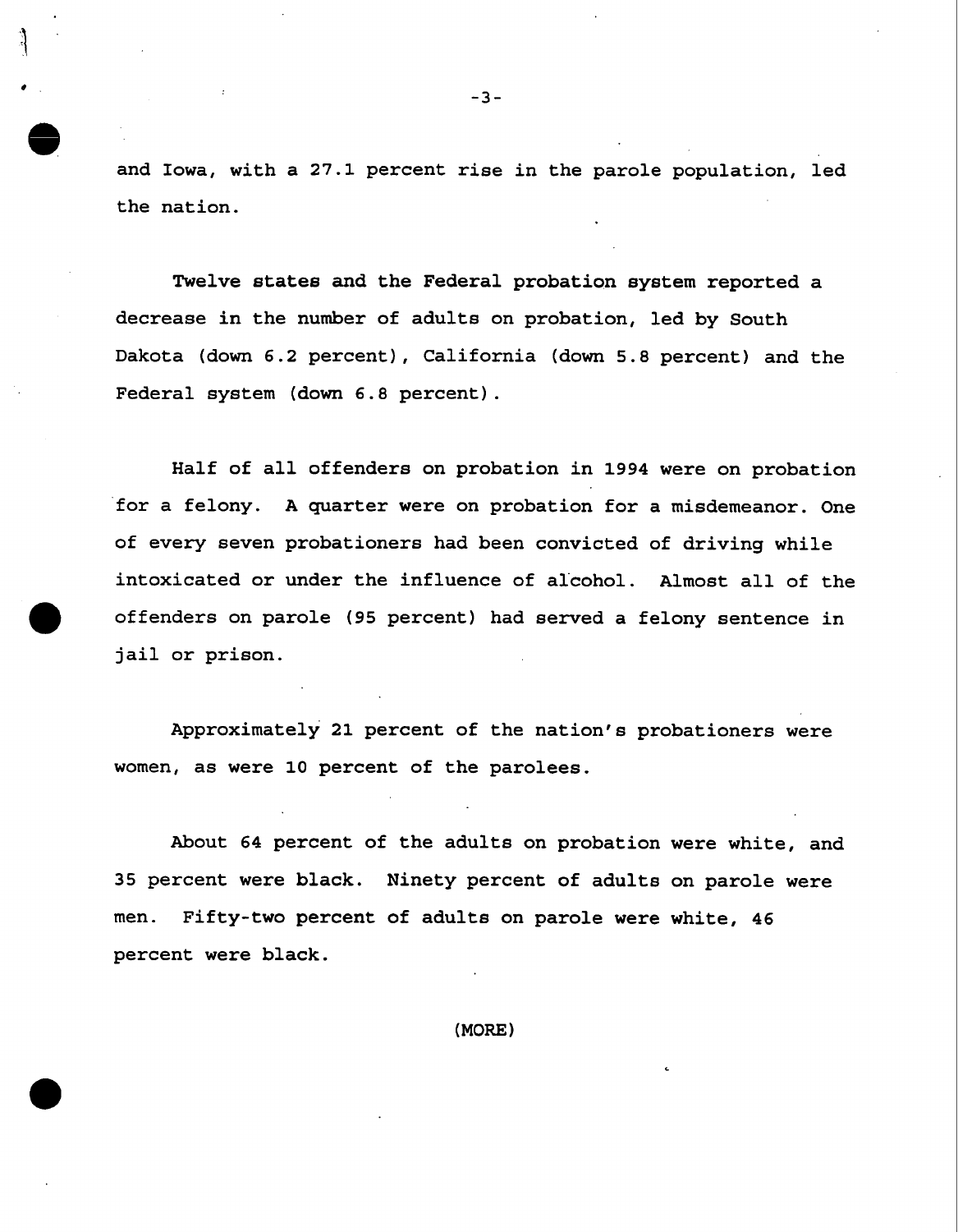These data were collected and analyzed by Darrell Gilliard and Allen Beck, statisticians at the Bureau of Justice Statistics (BJS). The NCJ number is NCJ-156432. Additional information about Department of Justice Statistics may be obtained from the BJS Clearinghouse, Box 179, Annapolis Junction, Maryland 20701- 1079. The telephone number is 1-800/732-3277. Fax orders to 410/792-4358.

Data from tables and graphs used in many BJS reports can be obtained in spreadsheet files on  $5\frac{1}{4}$  and  $3\frac{1}{2}$  inch diskettes by calling 202/616-3283.

###

95-56 **(CS)**  After hours contact: Doug Johnson at 703/644-0450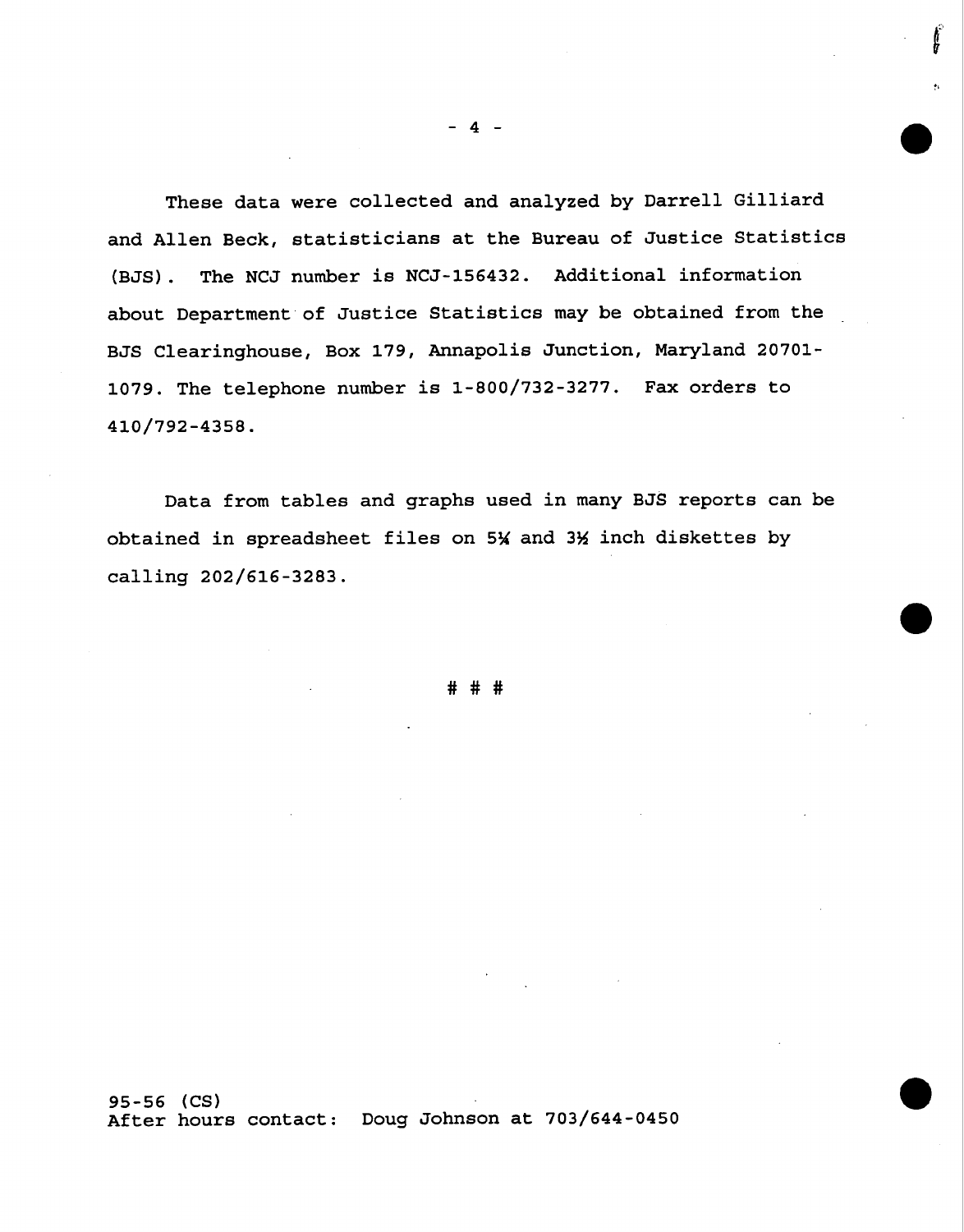## **Adults on probation, 1994**

|                                  | Probation             |                     |                     | Probation               | Percent<br>change in<br>probation | Number on<br>probation on<br>12/31/94 per |
|----------------------------------|-----------------------|---------------------|---------------------|-------------------------|-----------------------------------|-------------------------------------------|
| Region and<br>jurisdiction       | population,<br>1/1/94 | <b>Entries</b>      | 1994<br>Exits       | population,<br>12/31/94 | population<br>during 1994         | 100,000<br>adult residents                |
| U.S. total                       | 2,903,160             | 1,362,768           | 1,302,188           | 2,962,166               | 2.0%                              | 1,540                                     |
| Federal*<br>State                | 48.358<br>2,854,802   | 20.692<br>1,342,076 | 24.003<br>1,278,185 | 45,047<br>2,917,119     | -6.8%<br>2.2                      | 23<br>1,517                               |
| <b>Northeast</b>                 | 486.827               | 215,016             | 192.814             | 508.986                 | 4.6%                              | 1,310                                     |
| Connecticut<br>Maine             | 50.904<br>8.712       | 35,983              | 33,434              | 53.453<br>8.669         | 5.0<br>- .5                       | 2,149<br>928                              |
| Massachusetts                    | 47.154                | 36.036              | 36,518              | 46.672                  | -1.0                              | 1,011                                     |
| New Hampshire                    | 4,125                 | 2,646               | 2.448               | 4,323                   | 4.8                               | 512                                       |
| New Jersey                       | 109,576               | 42,915              | 45,570              | 106,921                 | -2.4                              | 1,790                                     |
| New York<br>Pennsylvania         | 155,932<br>88,180     | 48,054<br>37,749    | 39,417<br>26,405    | 164,569<br>99,524       | 5.5<br>12.9                       | 1,205<br>1.087                            |
| Rhode Island                     | 16,186                | 8,968               | 6,975               | 18,179                  | 12.3                              | 2,401                                     |
| Vermont                          | 6,058                 | 2,665               | 2,047               | 6,676                   | 10.2                              | 1,538                                     |
| <b>Midwest</b>                   | 620,224               | 320.833             | 301,788             | 638,143                 | 2.9%                              | 1,410                                     |
| Illinois                         | 78.464                | 60,911              | 59,909              | 79,466                  | 1.3                               | 917                                       |
| Indiana <sup>b</sup>             | 82,804                |                     |                     | 82,804                  | -                                 | 1.935                                     |
| lowa<br>Kansas°                  | 15,376<br>24,255      | 11.287<br>11,427    | 11,161<br>11,564    | 15,502<br>24.102        | $\overline{\bf 8}$<br>- .6        | 738<br>1,293                              |
| Michigan <sup>e</sup>            | 139,753               | 57,673              | 53,061              | 143,178                 | 2.5                               | 2.054                                     |
| Minnesota                        | 75.961                | 58,839              | 52.828              | 81,972                  | 7.9                               | 2,465                                     |
| Missouri <sup>o</sup>            | 36,000                | 18,867              | 17,982              | 36,295                  | 8.                                | 931                                       |
| Nebraska<br>North Dakota         | 15,483<br>1,989       | 15,303<br>1,229     | 13,232<br>1,212     | 17,554<br>2,006         | 13.4<br>.9                        | 1,486<br>430                              |
| Ohioº                            | 103,377               | 61.408              | 59.054              | 105.953                 | 2.5                               | 1,285                                     |
| South Dakota°                    | 3.637                 | 4,137               | 4,364               | 3,410                   | -6.2                              | 665                                       |
| Wisconsin °                      | 43,125                | 19,752              | 17.421              | 45,901                  | 6.4                               | 1,229                                     |
| <b>South</b>                     | 1,180,579             | 559.549             | 536,659             | 1.206,421               | 2.2%                              | 1,798                                     |
| Alabama <sup>e</sup><br>Arkansas | 31,460                | 6,378               |                     | 36,024                  | 14.5                              | 1.148                                     |
| Delaware                         | 16,928<br>15,571      | 7.473               | 4.708<br>7.537      | 18,598<br>15.507        | 9.9<br>- .4                       | 1.026<br>2,920                            |
| District of Columbia             | 8,264                 | 6,677               | 6,616               | 8,325                   | $\cdot$                           | 1,846                                     |
| Florida <sup>e</sup>             | 235,805               | 130,112             | 125,247             | 239,108                 | 1.4                               | 2,237                                     |
| Georgia <sup>e</sup>             | 145,230               | 66,300              | 70.663              | 140,684                 | -3.1                              | 2,725                                     |
| Kentucky<br>Louisiana            | 11,689<br>32,434      | 5.380<br>11,649     | 5.652<br>10,479     | 11,417<br>33,604        | -2.3<br>3.6                       | 400<br>1,091                              |
| Maryland                         | 80,208                | 35,434              | 38,702              | 76,940                  | -4.1                              | 2.056                                     |
| <b>Mississippi</b>               | 9,219                 | 3.684               | 3.862               | 9.041                   | -1.9                              | 473                                       |
| North Carolina                   | 86,212                | 43,826              | 40.149              | 89,889                  | 4.3                               | 1.692                                     |
| Oklahoma°<br>South Carolina      | 25,738<br>38.658      | 13,263<br>15,656    | 12,650<br>13,858    | 26,484<br>40.456        | 2.9<br>4.7                        | 1.114<br>1,492                            |
| Tennessee                        | 35,293                | 19,541              | 19,107              | 35,727                  | 1.2                               | 921                                       |
| Texas                            | 378,531               | 173,284             | 157,237             | 394,578                 | 4.2                               | 3.017                                     |
| Virginia                         | 23.619                | 18.981              | 18.511              | 24.089                  | 2.0                               | 487                                       |
| West Virginia                    | 5,720                 | 1,911               | 1,681               | 5,950                   | 4.0                               | 427                                       |
| West                             | 567.172               | 246.678             | 246.924             | 563.569                 | - 6%                              | 1.370                                     |
| Alaska<br>Arizona                | 3,214                 | 603                 | 644                 | 3,173                   | $-1.3$                            | 766                                       |
| California                       | 35,534<br>302,645     | 12,529<br>120,055   | 11,147<br>137,595   | 36,916<br>285,105       | 3.9<br>$-5.8$                     | 1,257<br>1,253                            |
| Colorado <sup>c,d</sup>          | 35,111                | 24,655              | 23,830              | 36,430                  | 3.8                               | 1,356                                     |
| Hawaii                           | 11.053                | 6,745               | 5,283               | 12,515                  | 13.2                              | 1,430                                     |
| Idaho <sup>°</sup>               | 4,749                 | 2,783               | 1,315               | 5,153                   | 8.5                               | 649                                       |
| Montana<br>Nevada                | 5,572<br>8,826        | 1,727<br>5,246      | 1,658<br>4,662      | 5,641<br>9,410          | 1.2<br>6.6                        | 913<br>870                                |
| New Mexico                       | 8,367                 | 6,233               | 5,930               | 8,670                   | 3.6                               | 750                                       |
| Oregon                           | 37,902                | 12,415              | 12,231              | 38,086                  | $\cdot 5$                         | 1,654                                     |
| Utah                             | 7,348                 | 3,675               | 3,385               | 7,638                   | 3.9                               | 618                                       |
| Washington <sup>e</sup>          | 103,615               | 47.947              | 37,325              | 111.450                 | 7.6                               | 2,832                                     |
| Wyoming                          | 3,236                 | 2,065               | 1,919               | 3,382                   | 4.5                               | 998                                       |

 $\ddot{\phantom{0}}$ 

**:Not** available.

• Defined as persons received for probation directly from court. bData are for 12/31/93. See explanatory notes.

°Because of nonresponse, or lack of data, the population on 1/1/94 plus entries, minus exits,<br>does not equal the population on 12/31/94.

~State data are for fiscalyear 7/1/93 to 6/30/94.

"Data are for fiscal year 7/1/93 to 6/30/94.

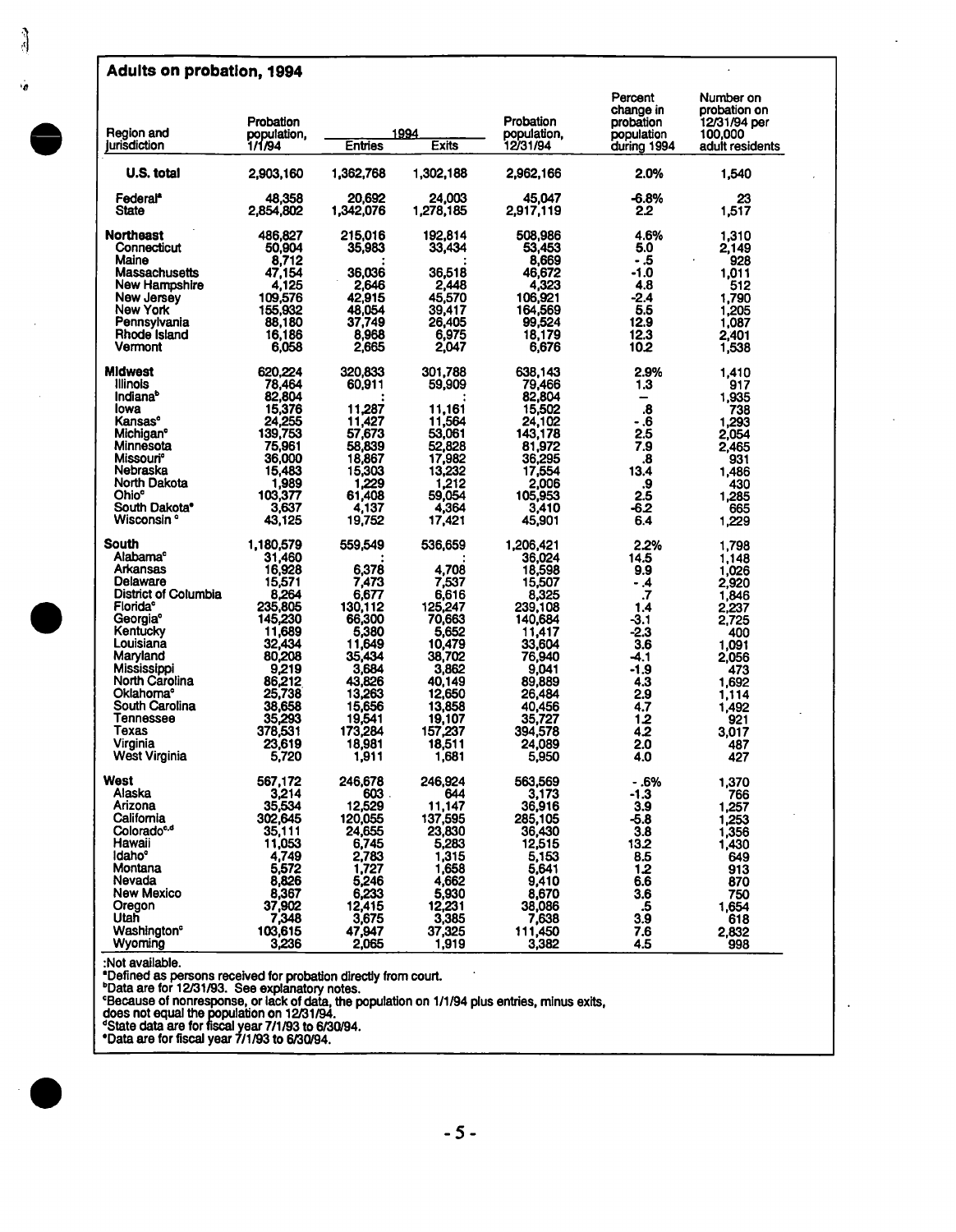| <b>Adults on parole, 1994</b>                                                                                                                                                                                                                                                                                                                          |                                                                                                                                                                         |                                                                                                                                                              |                                                                                                                                                                 |                                                                                                                                                                          |                                                                                                                                               |                                                                                                                            |  |
|--------------------------------------------------------------------------------------------------------------------------------------------------------------------------------------------------------------------------------------------------------------------------------------------------------------------------------------------------------|-------------------------------------------------------------------------------------------------------------------------------------------------------------------------|--------------------------------------------------------------------------------------------------------------------------------------------------------------|-----------------------------------------------------------------------------------------------------------------------------------------------------------------|--------------------------------------------------------------------------------------------------------------------------------------------------------------------------|-----------------------------------------------------------------------------------------------------------------------------------------------|----------------------------------------------------------------------------------------------------------------------------|--|
| Region and<br><b>Jurisdiction</b>                                                                                                                                                                                                                                                                                                                      | Parole<br>population.<br>1/1/94                                                                                                                                         | <b>Entries</b>                                                                                                                                               | 1994<br>Exits                                                                                                                                                   | Parole<br>population,<br>12/31/94                                                                                                                                        | Percent<br>change in<br>parole<br>population<br>during 1994                                                                                   | Number on<br>parole on<br>12/31/94 per<br>100,000<br>adult residents                                                       |  |
| U.S. total                                                                                                                                                                                                                                                                                                                                             | 676,100                                                                                                                                                                 | 411,504                                                                                                                                                      | 396,971                                                                                                                                                         | 690,159                                                                                                                                                                  | 2.1%                                                                                                                                          | 359                                                                                                                        |  |
| Federal*<br><b>State</b>                                                                                                                                                                                                                                                                                                                               | 55.710<br>620,390                                                                                                                                                       | 28.505<br>382,999                                                                                                                                            | 22.788<br>374,183                                                                                                                                               | 61,430<br>628,729                                                                                                                                                        | 10.3%<br>1.3                                                                                                                                  | 32<br>327                                                                                                                  |  |
| Northeast<br>Connecticut <sup>o</sup><br>Maine<br>Massachusetts<br>New Hampshire<br>New Jersey<br>New York<br>Pennsylvania<br>Rhode Island<br>Vermont                                                                                                                                                                                                  | 167,337<br>1,000<br>38<br>4,370<br>777<br>35,775<br>52,186<br>72,100<br>536<br>555                                                                                      | 75.585<br>1,470<br>3<br>3.872<br>529<br>15.365<br>25,493<br>28.052<br>482<br>319                                                                             | 68.187<br>270<br>3.709<br>471<br>9,320<br>23.847<br>29,797<br>490<br>282                                                                                        | 173.735<br>1,200<br>40<br>4,533<br>835<br>41.820<br>53.832<br>70,355<br>528<br>592                                                                                       | 3.8%<br>20.0<br>5.3<br>3.7<br>7.5<br>16.9<br>32<br>-2.4<br>-1.5<br>6.7                                                                        | 447<br>48<br>4<br>98<br>99<br>700<br>394<br>769<br>70<br>136                                                               |  |
| <b>Midwest</b><br><b>Illinois</b><br>Indiana<br>lowa<br>Kansas<br>Michigan<br>Minnesota<br>Missouri<br>Nebraska<br>North Dakota<br>Ohio<br>South Dakota<br>Wisconsin <sup>P</sup>                                                                                                                                                                      | 79,852<br>24.177<br>2,891<br>2,339<br>7,141<br>14,015<br>1,834<br>12,264<br>815<br>90<br>6,997<br>674<br>6,615                                                          | 58,903<br>21.113<br>3,005<br>2.265<br>4,161<br>9,009<br>2.090<br>5,692<br>865<br>179<br>6,012<br>568<br>3,944                                                | 56,124<br>18,595<br>2,609<br>1,632<br>5,011<br>10,102<br>2.020<br>5,364<br>909<br>176<br>5.829<br>581<br>3,296                                                  | 82.442<br>26,695<br>3,296<br>2,972<br>6,291<br>12,922<br>1,904<br>12,592<br>771<br>93<br>7,180<br>661<br>7,065                                                           | 3.2%<br>10.4<br>14.0<br>27.1<br>-11.9<br>$-7.8$<br>3.8<br>2.7<br>-5.4<br>3.3<br>2.6<br>-1.9<br>6.8                                            | 182<br>308<br>77<br>142<br>338<br>185<br>57<br>323<br>65<br>20<br>87<br>129<br>189                                         |  |
| South<br>Alabama <sup>b</sup><br>Arkansas<br>Delaware<br>District of Columbia<br><b>Florida</b> <sup>b</sup><br>Georgia <sup>e</sup><br>Kentucky <sup>B</sup><br>Louisiana <sup>b</sup><br>Maryland<br>Mississippi <sup>b</sup><br>North Carolina<br>Oklahoma<br>South Carolina<br>Tennessee <sup>s</sup><br>Texas<br>Virginia<br><b>West Virginia</b> | 257,202<br>6,729<br>4,036<br>914<br>6.591<br>17,567<br>20,790<br>4.148<br>14,463<br>13,858<br>1,730<br>17,284<br>2,503<br>5,790<br>11,279<br>116,637<br>11,504<br>1,379 | 118,655<br>7.292<br>4,470<br>409<br>3,336<br>14,202<br>8.025<br>4.185<br>9,805<br>10,429<br>911<br>16,269<br>939<br>1.891<br>2,726<br>24.088<br>9.021<br>657 | 123,425<br>7,283<br>3,591<br>294<br>3.353<br>11,452<br>13,315<br>3,980<br>7,153<br>9,492<br>1.208<br>12.526<br>838<br>1,652<br>3,473<br>32.162<br>10.876<br>777 | 253,067<br>6.760<br>4,915<br>1.029<br>6,574<br>19,089<br>17,505<br>4.380<br>17,112<br>14.795<br>1.517<br>21,027<br>2.604<br>6.029<br>10,260<br>108,563<br>9.649<br>1.259 | -1.6%<br>5.<br>21.8<br>12.6<br>- .3<br>8.7<br>$-15.8$<br>5.6<br>18.3<br>6.8<br>$-12.3$<br>21.7<br>4.0<br>4.1<br>-9.0<br>-6.9<br>-16.1<br>-8.7 | 377<br>215<br>271<br>194<br>1,458<br>179<br>339<br>153<br>556<br>395<br>79<br>396<br>110<br>222<br>265<br>830<br>195<br>90 |  |
| West<br>Alaska<br>Arizona<br>California<br>Colorado<br>Hawaii <sup>e</sup><br>Idaho <sup>b</sup><br>Montana<br>Nevada <sup>b</sup><br>New Mexico <sup>b</sup><br>Oregon<br>Utah <sup>b</sup><br>Washington<br>Wyoming                                                                                                                                  | 115,999<br>685<br>4.017<br>80,845<br>2,731<br>1,541<br>837<br>704<br>3,398<br>1,281<br>13,687<br>2,185<br>3,720<br>368                                                  | 129,856<br>638<br>5,817<br>110,307<br>2,057<br>718<br>390<br>1,823<br>871<br>5,175<br>1,651<br>193<br>216                                                    | 126,447<br>645<br>5.483<br>106,068<br>2,325<br>596<br>458<br>1,510<br>878<br>4,598<br>1,401<br>2,263<br>222                                                     | 119,485<br>678<br>4,351<br>85.084<br>2.463<br>1,663<br>862<br>636<br>3,529<br>1,505<br>14,264<br>2,438<br>1,650<br>362                                                   | 3.0%<br>-1.0<br>8.3<br>5.2<br>-9.8<br>7.9<br>3.0<br>-9.7<br>3.9<br>17.5<br>4.2<br>11.6<br>$-55.6$<br>-1.6                                     | 291<br>164<br>148<br>374<br>92<br>190<br>109<br>103<br>326<br>130<br>619<br>197<br>42<br>107                               |  |

Ń

:Not available.

 $\bar{z}$ 

"Defined as persons received for probation supervision upon release from prison

which includes supervised release, parole, military parole, special parole, .and mandatory release.

"Because of nonresponse, the population on 1/1194 plus entries, minus exits, does not equal the population on 12/31/94.

=Data are for fiscal year year 7/1/93 to 6/30/94.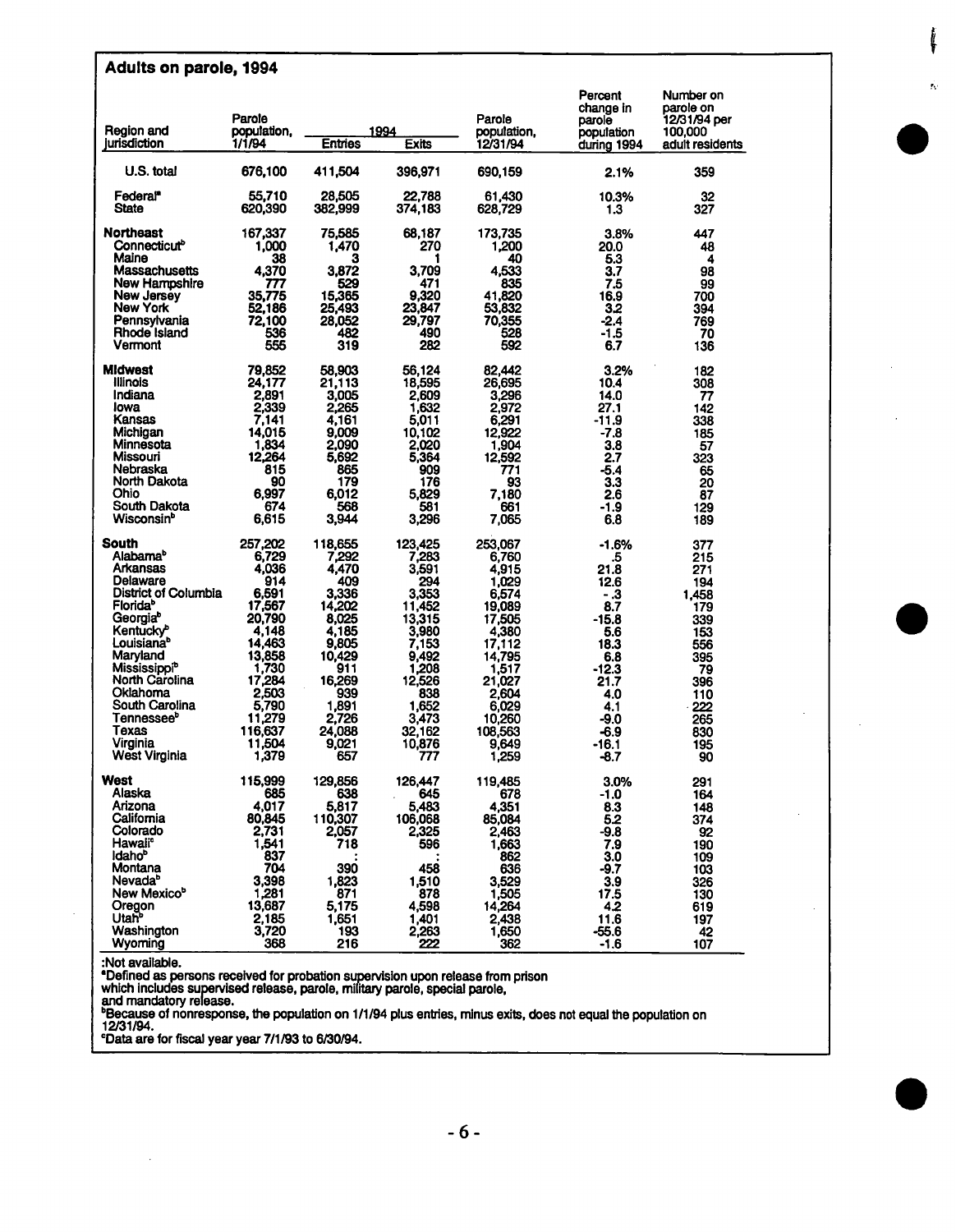# **Number of adults on probation, In Jail or prison, or on** parole, 1980-94

| Year              | Total<br>estimated<br>correctional<br>population | Probation | Jail <sup>*</sup> | Prison  | Parole  |  |
|-------------------|--------------------------------------------------|-----------|-------------------|---------|---------|--|
| 1980 <sup>b</sup> | 1.840.400                                        | 1.118.097 | 182,288           | 319,598 | 220,438 |  |
| 1985              | 3,011,500                                        | 1.968.712 | 254,986           | 487.583 | 300,203 |  |
| 1990              | 4,348,000                                        | 2.670.234 | 403.019           | 743,382 | 531.407 |  |
| 1991              | 4.536,200                                        | 2.729.322 | 424.129           | 792.535 | 590.198 |  |
| 1992              | 4,763,200                                        | 2,811,611 | 441,781           | 851.205 | 658,601 |  |
| 1993              | 4.943.900                                        | 2.903.160 | 455,500           | 909.185 | 676,100 |  |
| 1994              | 5.135.900                                        | 2,962,166 | 483.717           | 999.808 | 690.159 |  |
| Percent change,   |                                                  |           |                   |         |         |  |
| 1993-94           | 4%                                               | 2%        | 6%                | 10%     | 2%      |  |
| 1980-94           | 179%                                             | 165%      | 165%              | 213%    | 213%    |  |

Note: Every year some States update their counts. Counts for probation, prison, and parole<br>population are for December 31 each year. Jail population counts are for June 30 each year.<br>Prisoner counts are for those in custod statuses, the sum of the number of persons incarcerated or under community supervision<br>overestimates the total correctional population.

"Includes convicted and unconvicted adult inmates. bJail count is estimated.

# **Community corrections among** the States, yearend 1994

| 10 States with<br>the largest 1994<br>  community<br>correction<br>populations | Number<br>supervised | 10 States<br>with the largest<br>percent increase                          | Percent<br>increase | 10 States<br>with the highest<br>rates of super-<br>vision, 1994 | Persons<br>supervised<br>per 100,000<br>adult U.S.<br>residents* | <b>10 States</b><br>with the lowest<br>rates of super-<br>vision, 1994 | Persons<br>supervised<br>per 100,000<br>adult U.S.<br>residents* |
|--------------------------------------------------------------------------------|----------------------|----------------------------------------------------------------------------|---------------------|------------------------------------------------------------------|------------------------------------------------------------------|------------------------------------------------------------------------|------------------------------------------------------------------|
| Probation:<br>Texas                                                            | 394,578              | Alabama                                                                    |                     |                                                                  |                                                                  |                                                                        |                                                                  |
| California                                                                     |                      |                                                                            | 14.5%               | Texas                                                            | 3.017                                                            | Kentucky                                                               | 400                                                              |
|                                                                                | 285,105              | Nebraska                                                                   | 13.4                | Delaware                                                         | 2.920                                                            | <b>West Virginia</b>                                                   | 414                                                              |
| Florida                                                                        | 239.108              | Hawaii                                                                     | 13.2                | Washington                                                       | 2,832                                                            | North Dakota                                                           | 430                                                              |
| <b>New York</b>                                                                | 164.569              | Pennsylvania                                                               | 12.9                | Georgia                                                          | 2,725                                                            | Mississippi                                                            | 473                                                              |
| Michigan                                                                       | 143,178              | Rhode Island                                                               | 12.3                | Minnesota                                                        | 2.465                                                            | Virginia                                                               | 487                                                              |
| Georgia                                                                        | 140.684              | Vermont                                                                    | 10.2                | Rhode Island                                                     | 2.401                                                            | <b>New Hampshire</b>                                                   | 512                                                              |
| Washington                                                                     | 111.450              | <b>Arkansas</b>                                                            | 9.9                 | Florida                                                          | 2,237                                                            | Utah                                                                   | 618                                                              |
| New Jersey                                                                     | 106,921              | idaho                                                                      | 8.5                 | Connecticut                                                      | 2.149                                                            | Idaho                                                                  | 649                                                              |
| Ohio                                                                           | 105.953              | Minnesota                                                                  | 7.9                 | Maryland                                                         | 2,056                                                            | South Dakota                                                           | 665                                                              |
| Pennsylvania                                                                   | 99,524               | Washington                                                                 | 7.6                 | Michigan                                                         | 2.054                                                            | lowa                                                                   | 738                                                              |
| Parole:                                                                        |                      |                                                                            |                     |                                                                  |                                                                  |                                                                        |                                                                  |
| Texas                                                                          | 108,563              | lowa                                                                       | 27.1%               | Texas                                                            | 830                                                              | Maine                                                                  | 4                                                                |
| California                                                                     | 85.084               | <b>Arkansas</b>                                                            | 21.8                | Pennsylvania                                                     | 769                                                              | <b>North Dakota</b>                                                    | 20                                                               |
| Pennsylvania                                                                   | 70.355               | <b>North Carolina</b>                                                      | 21.7                | New Jersey                                                       | 700                                                              | Washington                                                             |                                                                  |
| <b>New York</b>                                                                | 53.832               | Connecticut                                                                | 20.0                | Oregon                                                           | 619                                                              | Connecticut                                                            | 42                                                               |
| New Jersey                                                                     | 41,820               | Louisiana                                                                  | 18.3                | Louisiana                                                        | 556                                                              | Minnesota                                                              | 48                                                               |
| <b>Illinois</b>                                                                | 26.695               | <b>New Mexico</b>                                                          | 17.5                | <b>North Carolina</b>                                            | 396                                                              |                                                                        | 57                                                               |
| <b>North Carolina</b>                                                          | 21.027               | New Jersey                                                                 | 16.9                | Maryland                                                         | 395                                                              | Nebraska                                                               | 65                                                               |
| Florida                                                                        | 19,089               | Indiana                                                                    | 14.0                | New York                                                         | 394                                                              | Rhode Island                                                           | 70                                                               |
| Georgia                                                                        | 17,505               | Delaware                                                                   | 12.6                | California                                                       | 374                                                              | Indiana                                                                | 77                                                               |
| Louisiana                                                                      | 17,112               | Utah                                                                       | 11.6                |                                                                  |                                                                  | Mississippi                                                            | 79                                                               |
|                                                                                |                      |                                                                            |                     | Georgia                                                          | 339                                                              | Ohio                                                                   | 87                                                               |
|                                                                                |                      | Note: The District of Columbia as a wholly urban lurisdiction is excluded. |                     |                                                                  |                                                                  |                                                                        |                                                                  |

Note: The District of Columbia as a wholly urban Jurisdiction is excluded. \*Rates are computed using U.S. adult resident population on Julyt, 1994.